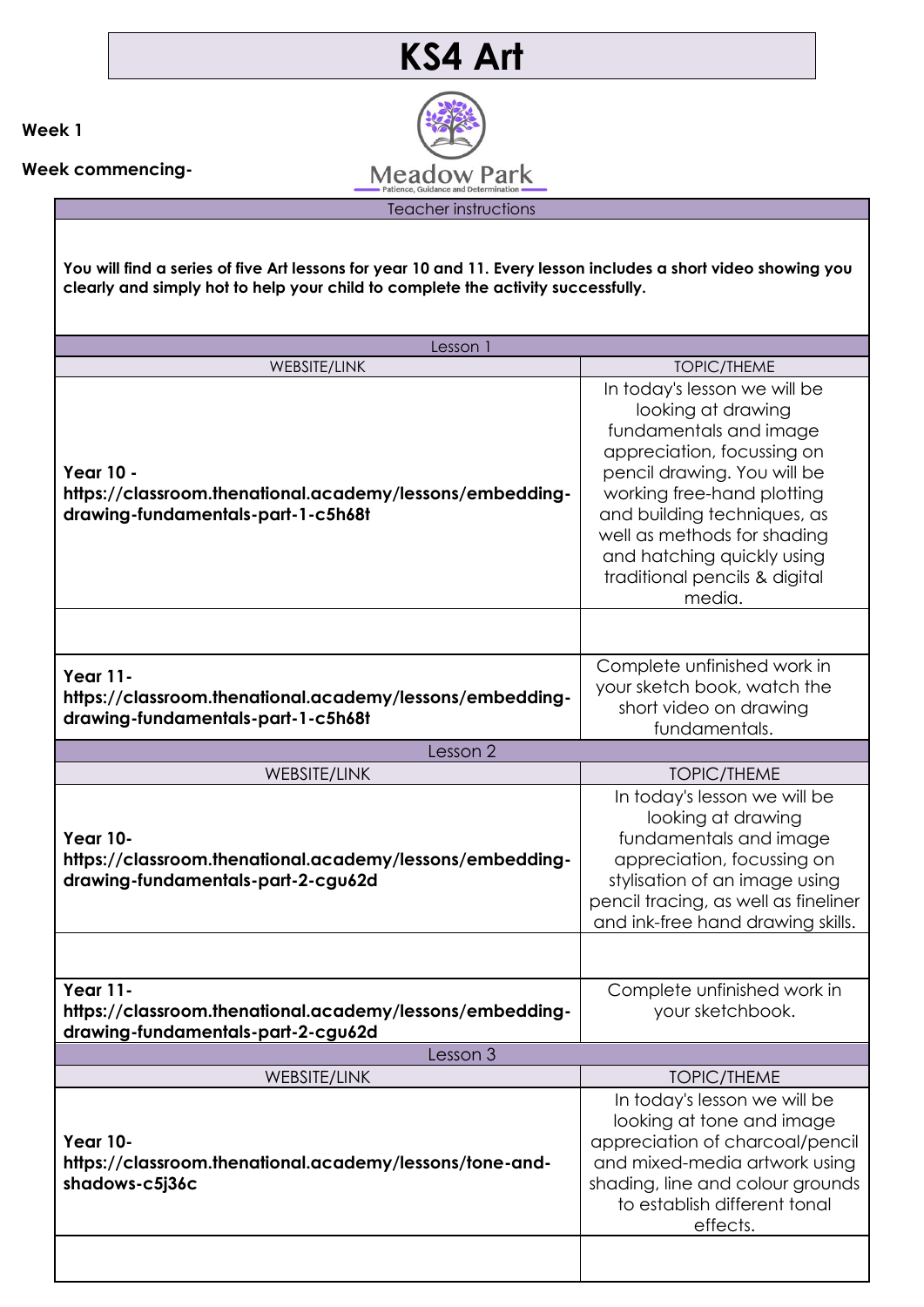| <b>Year 11-</b>                                                                                        | Complete unfinished work in                                                                                                                                                                                                                                          |  |  |
|--------------------------------------------------------------------------------------------------------|----------------------------------------------------------------------------------------------------------------------------------------------------------------------------------------------------------------------------------------------------------------------|--|--|
| https://classroom.thenational.academy/lessons/tone-and-                                                | your sketchbook.                                                                                                                                                                                                                                                     |  |  |
| shadows-c5j36c                                                                                         |                                                                                                                                                                                                                                                                      |  |  |
| Lesson 4                                                                                               |                                                                                                                                                                                                                                                                      |  |  |
| <b>WEBSITE/LINK</b>                                                                                    | <b>TOPIC/THEME</b>                                                                                                                                                                                                                                                   |  |  |
| <b>Year 10-</b><br>https://classroom.thenational.academy/lessons/perspective-<br>6dgkcc                | In today's lesson we will look at<br>perspective-drawing<br>fundamentals and image<br>appreciation of perspective in<br>art and you will work on one &<br>two point quick perspective<br>exercises to develop drawings of<br>natural form objects (glass<br>bottle). |  |  |
|                                                                                                        |                                                                                                                                                                                                                                                                      |  |  |
| Year 11 - - Annotation-<br>https://www.bbc.co.uk/bitesize/guides/zgtngdm/revision/3                    | Go through your completed<br>work, and annotate what you<br>have done using these key<br>words.                                                                                                                                                                      |  |  |
| Lesson 5                                                                                               |                                                                                                                                                                                                                                                                      |  |  |
| <b>WEBSITE/LINK</b>                                                                                    | <b>TOPIC/THEME</b>                                                                                                                                                                                                                                                   |  |  |
| <b>Year 10 -</b><br>https://classroom.thenational.academy/lessons/drawing-<br>techniques-part-1-6njpce | In today's lesson we will learn<br>how to explore texture using<br>mixed-media.                                                                                                                                                                                      |  |  |
|                                                                                                        |                                                                                                                                                                                                                                                                      |  |  |
| Year 11- Annotation-<br>https://www.bbc.co.uk/bitesize/guides/zgtngdm/revision/3                       | Go through your completed<br>work, and annotate what you<br>have done using these key<br>words.                                                                                                                                                                      |  |  |

## **Week 2**

## **Week commencing-**

| Teacher instructions                                                                                  |                                                              |  |
|-------------------------------------------------------------------------------------------------------|--------------------------------------------------------------|--|
|                                                                                                       |                                                              |  |
| Lesson 1                                                                                              |                                                              |  |
| <b>WEBSITE/LINK</b>                                                                                   | <b>TOPIC/THEME</b>                                           |  |
| <b>Year 10-</b><br>https://classroom.thenational.academy/lessons/drawin<br>g-techniques-part-2-70v66r | In today's lesson we will explore expressive<br>mark making. |  |
|                                                                                                       |                                                              |  |
| <b>Year 11-</b><br>https://www.youtube.com/watch?v=VNvLlld0A8o                                        | Watch this clip for inspiration.                             |  |
| Lesson 2                                                                                              |                                                              |  |
| WEBSITE/LINK                                                                                          | <b>TOPIC/THEME</b>                                           |  |